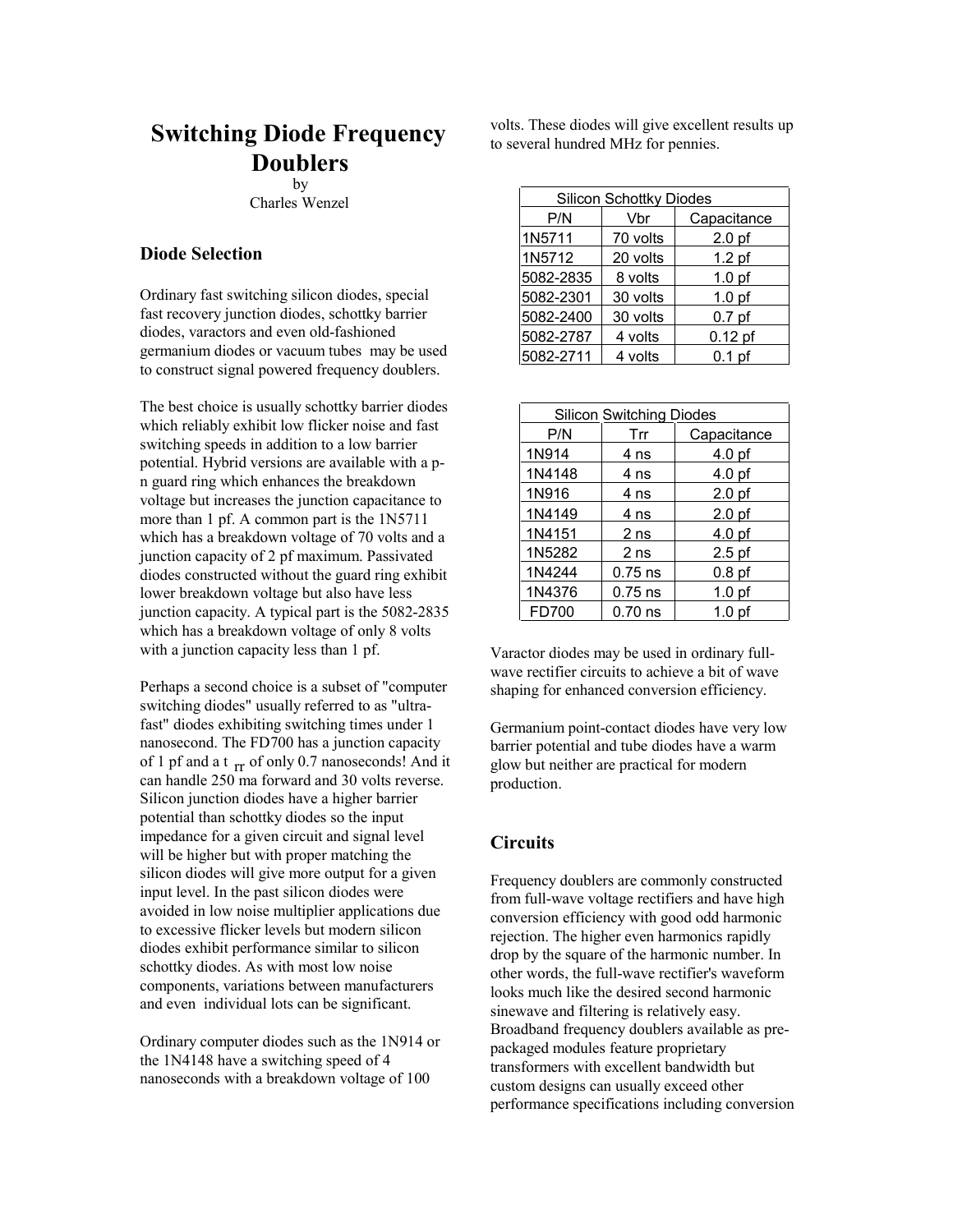loss, noise, harmonic content and often cost. Fig. 1 shows basic full-wave doubler configurations using ordinary transformers. The output transformer for the two diode doubler is singleended and is often replaced by a choke to ground when no impedance transformation is needed (which is often the case).



Good odd-harmonic rejection requires that the doubler respond equally to the positive and negative portions of the input sinewave. Although diode matching is a good idea, the biggest problem is usually an unbalanced input which results in one polarity receiving more signal than the other (usually due to capacitive coupling through the input transformer). The most common solution is to use a specially wound transformer called a **balun** which is short for "balanced to unbalanced" (fig. 2). Baluns avoid the inter-winding capacitance problem and are usually preferred to the simple transformers depicted in fig. 1. A less common but effective alternative is to place an electrostatic shield between the primary and secondary. However, shielded transformers are usually deemed too difficult to manufacture  $\overline{a}$ .

j

Ordinary ferrite beads make nice balun transformers and are widely used in packaged mixers and doublers. Beads are intended to slip over a single uninsulated conductor but they can be purchased with extra processing to remove sharp edges especially for transformers and multi-turn chokes wound with insulated wire. Choose a ferrite bead made from material suitable for the frequency range of interest but remember that the low frequency ferrites are often conductive. <sup>2</sup> Multi-hole cores allow the ends of the coils to be separated reducing winding capacity and increasing the bandwidth. The common two-hole balun has one-half of the windings passing through each hole. Pot cores are assembled from several pieces and are mechanically inconvenient unless a large number of turns is required. Gapped pot cores offer precision inductance and good saturation resistance. Toroid cores are quite popular and are readily available in many sizes and materials including lossy ferrite, high-Q ferrite, and various powdered metals. The powdered metal cores offer high stability and Q in tuned applications and exhibit low noise and good power handling characteristics. High-Q ferrites are not as stable and are subject to magnetization by weak fields: a refrigerator magnet can permanently devastate the Q and tuning of a high-Q ferrite tank. Lossy ferrites are most commonly used in broadband small-signal baluns.

Fig. 2 shows 1:1 and 1:4 baluns suitable for use with frequency doublers. The 1:1 balun is most likely to be used on the input when the source impedance is significantly higher than 50 ohms or in special cases where high drive power is desired. The 1:4 balun is commonly used for 50 or 75 ohm small-signal sources. Fig. 3 shows the performance of 2-diode doublers using different diode types and 1:4 baluns doubling 40 MHz to 80 MHz. The baluns are 4 turns wound on a twohole core made from Fair-Rite No. 43 material with two turns through each hole wrapped back around the outside of the core. ("Turns" are the number of passes through the center of the core.) The 1:4 balun was selected to achieve sufficient

1

<sup>&</sup>lt;sup>1</sup>Although they are difficult to manufacture, shields also offer excellent common-mode isolation and may be worth the trouble when endeavoring to corrall undesired spurious signals. A fairly effective shielded transformer may be constructed with a pot core by wrapping a copper foil shield between the primary and secondary making sure to insulate the ends from each other to prevent a shorted turn. Connect a ground wire from the midpoint of the foil to the nearest small-signal ground on the board. With a little care this simple shield will exhibit much less than 1 pf coupling from primary to secondary.

<sup>&</sup>lt;sup>2</sup> Author's note: While a collegue and I were troubleshoot a prototype we noticed an eerie orange light coming from under the p.c.b. It turned out to be an orange-hot ferrite bead conducting current from the power supply wire directly to the ground plane!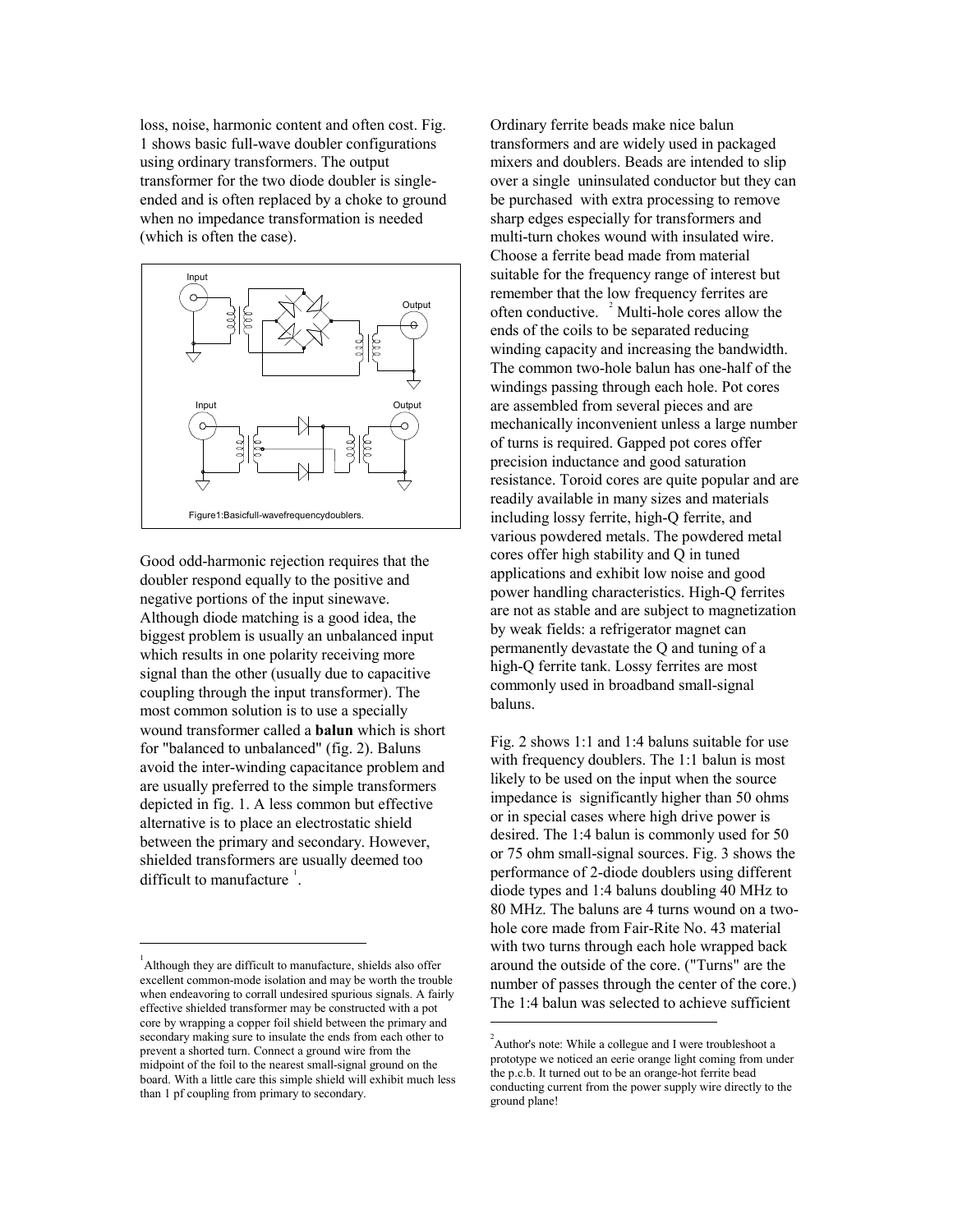